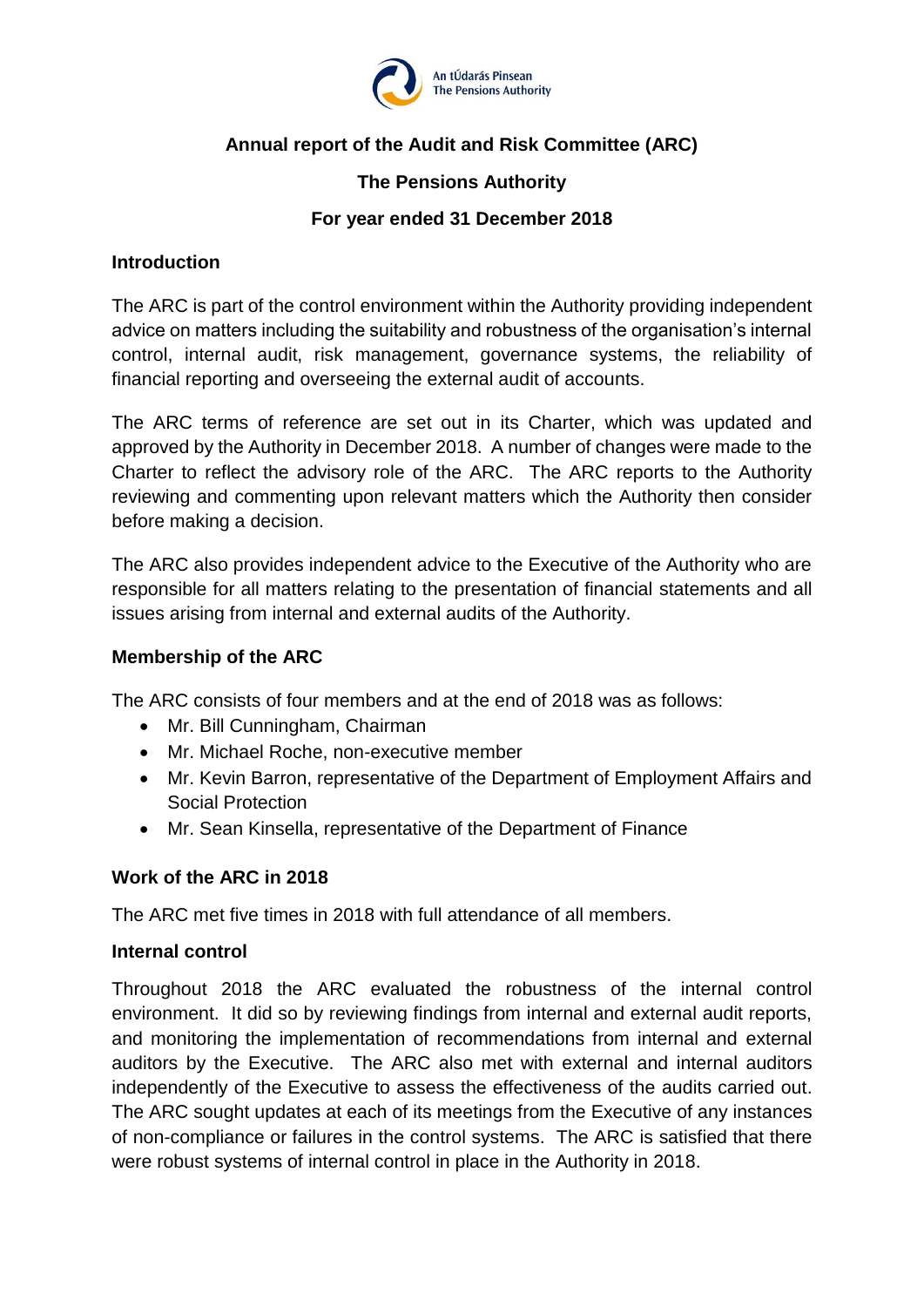

### **Internal auditor**

As part of the implementation of a 'three line of defence' approach to risk management, the Authority has arranged for an annual internal audit to be carried out. The ARC is responsible for recommending the appointment of the internal auditors and agreeing the work plan for the auditors. Following a tender process under the OGP framework internal auditors, Crowleys DFK, were appointed in September 2018 by the ARC for a thirty three month term.

In 2018, the internal audit programme consisted of:

- an audit of the General Data Protection Regulation (GDPR) readiness and Freedom of Information systems, policies and procedures
- a high-level review of the effectiveness of internal controls.

The outcome of these reviews were positive and no significant issues of concern were raised. The ARC monitors the work of the Executive to ensure any issues raised in audits are addressed.

## **External audit**

The external audit or is the Comptroller and Auditor General (C&AG). The external audit was conducted by the C&AG in April 2018. The ARC considered the findings from the external audit. The ARC met with representatives of the C&AG to discuss the audit findings.

The C&AG issued an unqualified report for the Authority's 2017 accounts.

## **Risk management**

The ARC reviewed the risk management policies and procedures and the risk appetite statement during 2018 which are designed to ensure that risks are identified, assessed and controls put in place to manage identified risks. The ARC assessed the senior management team's quarterly reviews of the risk register, examining the risks identified and any changes to risks or risk scoring. The ARC is satisfied that the process of identifying, assessing and addressing key risks was sufficiently robust to ensure that an effective system of risk management was in place in the Authority in 2018.

#### **Corporate governance**

Full compliance with the updated Code of Practice for the Governance of State Bodies (2016) was achieved in 2017. In meeting the ongoing requirements of the Code, the ARC conducted a self-assessment of its own performance in 2018. The outcome of the self-assessment was positive and was shared with the Chairman of the Authority in advance of his review of the Chairman of the ARC.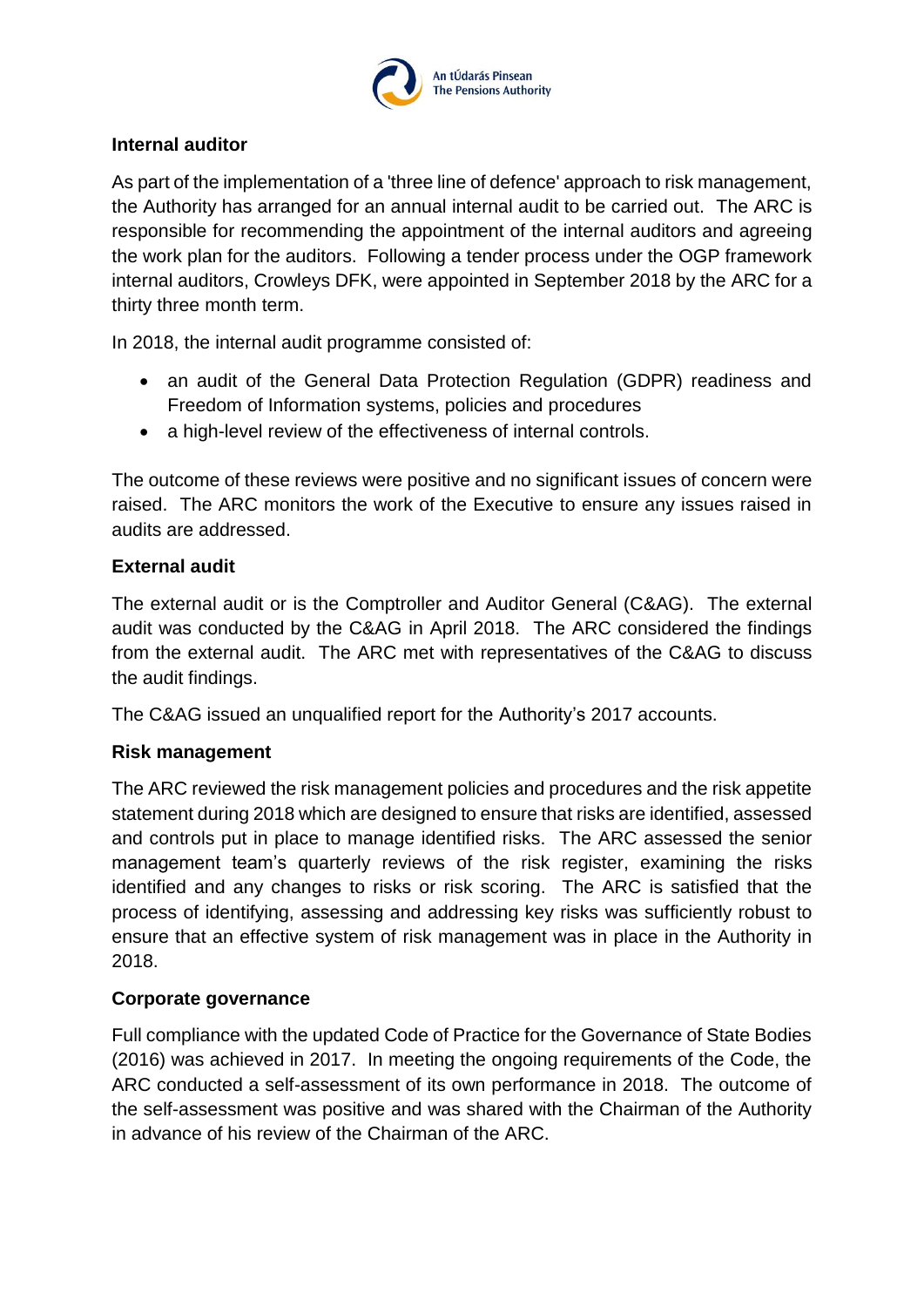

# **Training**

Members of the ARC undertook training on the role of the ARC in public sector organisations and completed additional training on risk management. This training assisted the ARC in enhancing its overall effectiveness.

### **Financial reporting and financial management**

The ARC assessed the financial reporting processes in the Authority by reviewing quarterly management accounts and the annual financial statements. The ARC reviewed expenditure against budget and examined and discussed with the Executive the reasons for any material variances from planned expenditure. The ARC has no responsibility for the day-to-day financial management or operations of the organisation which is the responsibility of the Executive. The ARC conducted a review of the investments of the Authority on a quarterly basis.

The ARC reviewed and provided comments to the Authority on:

- the 2019 budget
- the fee recommendation for 2019

## **Other activity in 2018**

Over the course of its meetings in 2018 the ARC:

- received updates from the Pensions Regulator on the compliance activities of the Authority and on matters including pensions reform initiatives, the transposition of the IORPS II Directive, staffing, EIOPA pensions data project, IT systems development projects, GDPR and data management
- received a presentation from the Head of the Regulatory Intelligence Unit on the findings from an ICT security audit.

#### **Outlook for 2019**

The Authority faces a number of significant challenges in 2019 with the implementation of IORPS II and other reform initiatives. These changes will have a significant impact on the work of the Authority as it moves to a prospective risk based model of supervision. Ongoing development of staff resources will be required by the Executive as these changes take place and new practices and procedures are introduced following the implementation of the reform initiatives.

New data reporting obligations from EIOPA will come into effect in 2019. The Authority will need to make a considerable investment in new technology to meet these reporting requirements. There is a great deal of uncertainty around the costs associated with meeting these requirements. The Authority will need to closely monitor expenditure on this activity.